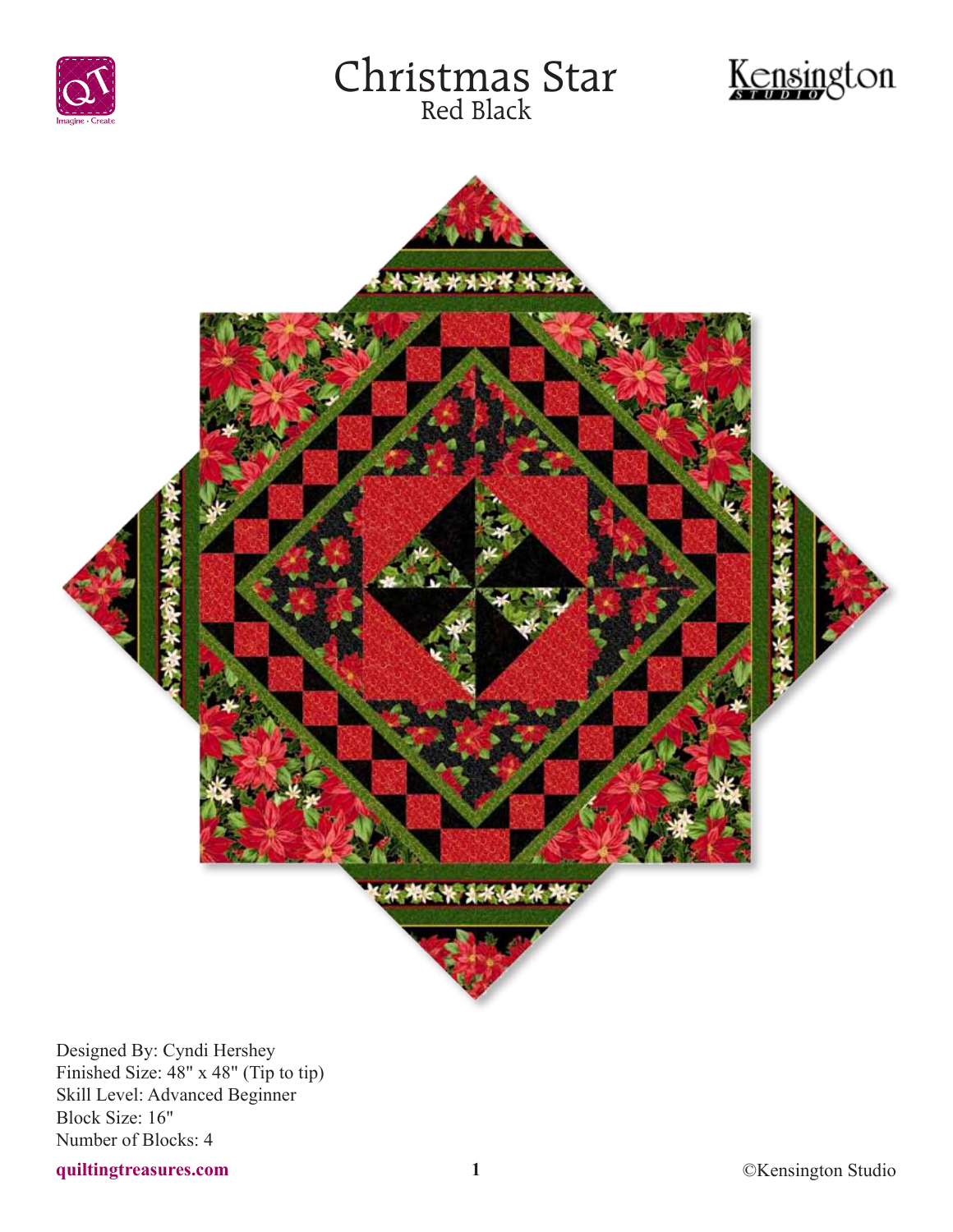







23298 J 23300 J (Inc. Binding)





23299 R 23297 J

|                                                                                                                   | <b>FADNIU NEQUINEMENTS</b>                   |
|-------------------------------------------------------------------------------------------------------------------|----------------------------------------------|
|                                                                                                                   |                                              |
| Design: Red/Black                                                                                                 | Yards                                        |
| 23298 J                                                                                                           | $\frac{1}{3}$                                |
| 23300 J                                                                                                           | $\frac{5}{8}$                                |
| 23299 R                                                                                                           | $\frac{1}{2}$                                |
| 23297 J                                                                                                           | $\frac{1}{3}$                                |
| 23299 F                                                                                                           | $\frac{1}{3}$                                |
| 23295 J                                                                                                           | $\frac{1}{2}$                                |
| 23296 JR                                                                                                          | $\frac{5}{8}$                                |
| 23300 J (Table<br>Cover Binding)<br>cut into five 21/2" strips                                                    | $\frac{1}{2}$                                |
| 23300 J (Tree Skirt<br>Binding)<br>cut into six 21/2" strips.<br>Piece to make one<br>continuous binding<br>strip | $\frac{5}{8}$                                |
|                                                                                                                   | 54" x 54" piece of backing fabric (1½ yards) |
| 54" x 54" piece of batting                                                                                        |                                              |
| Basic sewing supplies                                                                                             |                                              |

FABRIC REQUIREMENTS

# **Cutting Directions:**

*Note: A widthwise cut* **(WOF)** *is from selvage to selvage.*

# **23298 J: Fabric A (holly print)**

### *Blocks*

• Cut (1)  $7\frac{3}{4}$ " x WOF strip. Subcut (1)  $7\frac{3}{4}$ " square; subcut into (4) 7¾" quarter-square triangles (QST).

### **23300 J: Fabric B (gold flecks print)** *Blocks:*

- Cut (1) 7<sup>3</sup>/<sub>4</sub>" x **WOF** strip. Subcut (1) 7<sup>3</sup>/<sub>4</sub>" square; subcut into (4) 7¾" quarter-square triangles (QST).
- Cut (3)  $2\frac{7}{8}$ " x **WOF** strips. Subcut (28)  $2\frac{7}{8}$ " squares; subcut into (56) 2<sup>7/8</sup>" half-square triangles (HST).

# *Binding*

### *Table Cover:*

• Cut (5) 2½" x **WOF** strips.

### *Tree Skirt:*

• Cut (6) 2½" x **WOF** strips. Note: Consider bias binding instead of straight binding to allow for ease around center circle.

# **23299 R: Fabric C (gold swirls on red print)** *Blocks:*

- Cut (1)  $7\frac{3}{8}$ " x **WOF** strips. Subcut (2)  $7\frac{3}{8}$ " squares; subcut into (4) 7<sup>3</sup>/<sub>8</sub>" half-square triangles (HST).
- Cut (3) 2½" x **WOF** strips. Subcut (32) 2½" squares.

# **23297 J: Fabric D (single poinsettia print)** *Blocks:*

• Cut (1)  $7\frac{3}{8}$ " x **WOF** strips. Subcut (4)  $7\frac{3}{8}$ " squares; subcut into (8) 7<sup>3</sup>/<sub>8</sub>" half-square triangles (HST).

# **23299 F: Fabric E (gold swirls on green print)**

• Cut (8) 1¼" x **WOF** strips. Subcut (8) 1¼" x 21½" rectangles.

# **23295 J: Fabric F (large poinsettia print)** *Blocks:*

• Cut (1) 13<sup>7</sup>/<sub>8</sub>" x **WOF** strips. Subcut (2) 13<sup>7</sup>/<sub>8</sub>" squares; subcut into (4) 13<sup>7/<sub>8</sub>" half-square triangles (HST).</sup>

# **23296 JR: Fabric G (border print)** *Outer Triangles:*

• Fussy cut (4) quarter-square triangles as follows: measure 17¼" along the gold stripe near the selvage and place a dot at each end. Draw the baseline between the dots. Align your 45° ruler with the dot and the baseline. The short sides of the triangle should each measure 11⅞". From the baseline to the top tip of the triangle should measure 8½". Be careful when cutting out the triangles, taking care with the bias edges.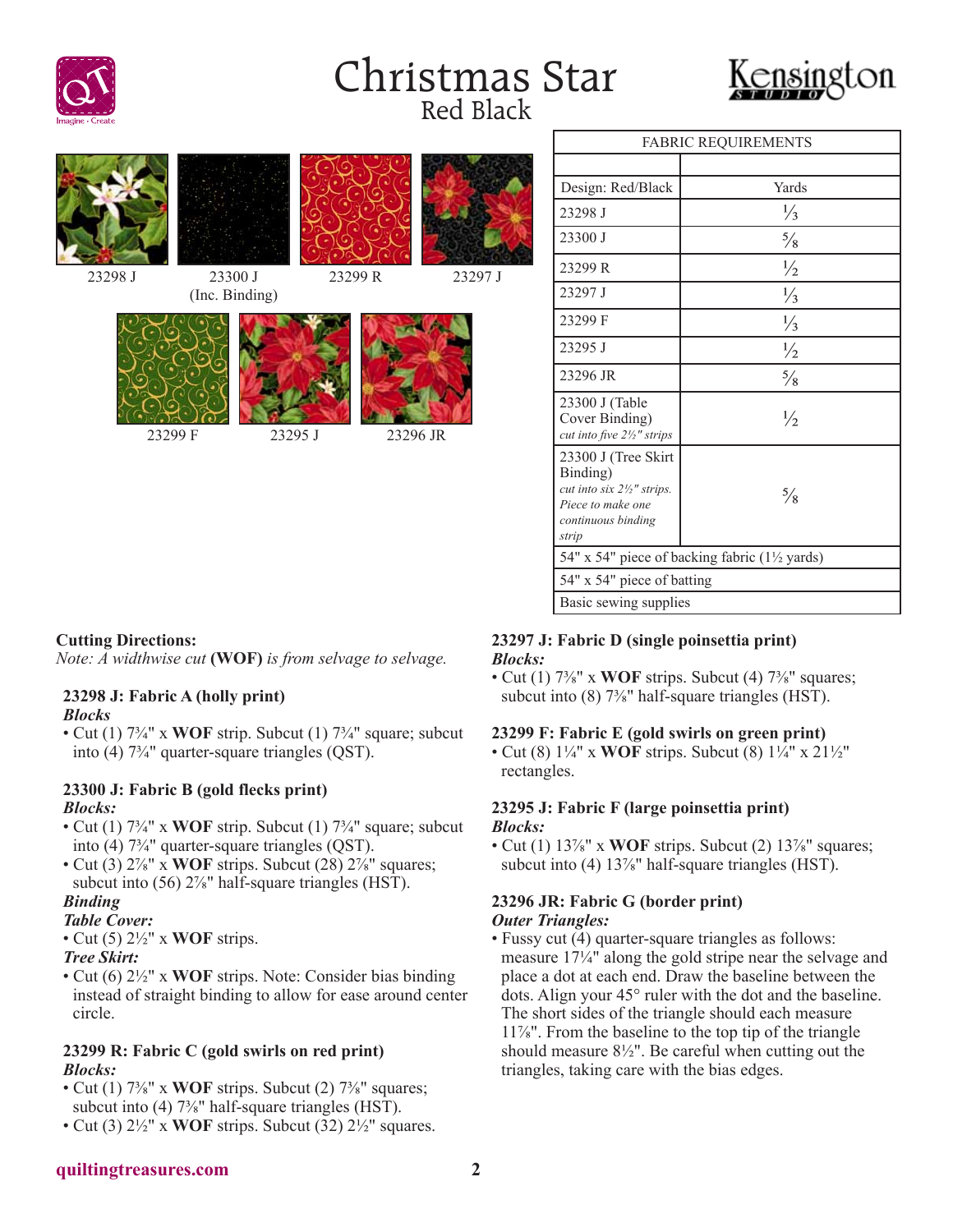



**Block Assembly:**

**1.** Unit 1. Referring to Diagram 1, sew one Fabric A QST to one Fabric B QST to make Unit 1 HST.



**2.** Unit 2. Referring to Diagram 2, sew one Fabric C 7⅜" HST to Unit 1.



**3.** Unit 3. Referring to Diagram 3, noting orientation of Unit 2, sew one Fabric  $\overline{D}$  7<sup>3</sup>/<sub>8</sub>" HST to each side of Fabric C HST.



**4.** Center Strip Unit. Following Diagram 4, sew one Fabric B 2<sup>7/s</sup>" HST to one Fabric C 2<sup>1/2</sup>" square to make Unit 1. Make a total of two Unit 1. Noting orientation of the pieces, sew one Fabric B 2⅞" HST to opposite sides of one Fabric C 2½" square to make Unit 2 (see Diagram 4). Make a total of six Unit 2.



**5.** Referring to Diagram 5, sew units together, noting orientation of each Unit 1 at beginning and end of the strip.

### **Diagram 5**



- **6.** Referring to Diagram 6, center and sew one Fabric E 1¼" x 21½" rectangle to each side of the Center Strip. Extra fabric is to extend beyond each end of the center strip. Using your ruler, trim Fabric E edges even with the Fabric C square edges.
- **7.** Sew Center Strip to Unit 3 (see Diagram 7). Center and

# **Diagram 6**



sew one Fabric F 13<sup>%</sup> HST to opposite sides of the Center Strip. Block is completed. Make a total of (4) 16½" blocks.

# **Diagram 7**